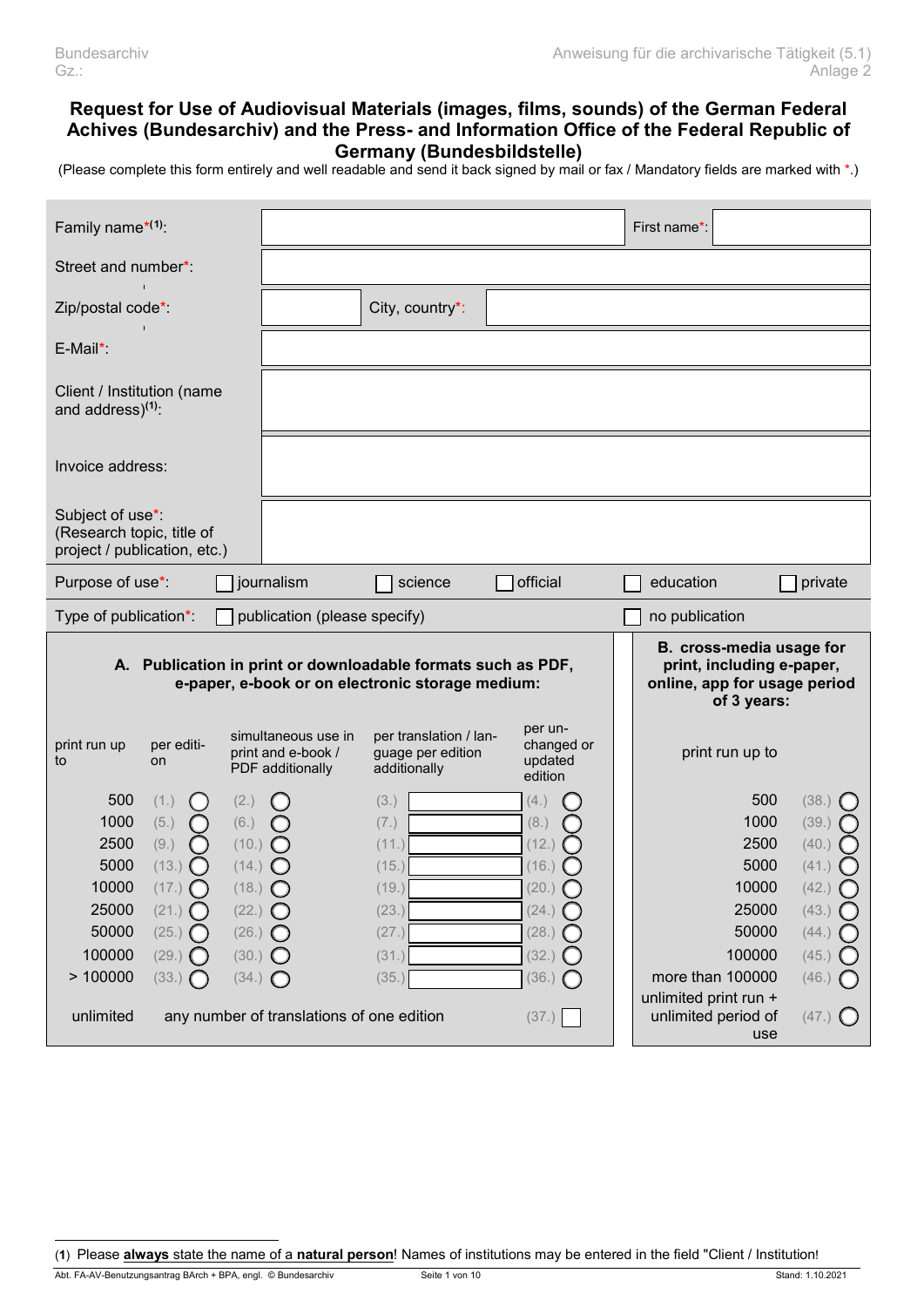| C. Insertion on internet or intranet including online newspapers<br>and magazines, online services: |                                |                                       |  | D. Digital displays (e.g. info screen,<br>touch screen), screening with electron-<br>ic storage medium, app, video quide: |       |
|-----------------------------------------------------------------------------------------------------|--------------------------------|---------------------------------------|--|---------------------------------------------------------------------------------------------------------------------------|-------|
| duration of<br><b>use</b>                                                                           | insertion on one web<br>domain | insertion on different<br>web domains |  | duration of use                                                                                                           |       |
| 1 month                                                                                             | (48.)                          | (49.)                                 |  | 1 month                                                                                                                   | (60.  |
| 3 months                                                                                            | (50.)                          | (51.)                                 |  | 3 months                                                                                                                  | (61.) |
| 1 year                                                                                              | (52.)                          | (53.)                                 |  | 6 months                                                                                                                  | (62.) |
| 3 years                                                                                             | (54.)                          | (55.)                                 |  | 1 year                                                                                                                    | (63.  |
| 5 years                                                                                             | (56.)                          | (57.)                                 |  | 3 years                                                                                                                   | (64.) |
| no time limit                                                                                       | (58.)                          | (59.)                                 |  | 5 years                                                                                                                   | (65.  |
|                                                                                                     |                                |                                       |  | 10 years                                                                                                                  | (66.  |
|                                                                                                     |                                |                                       |  | no time limit                                                                                                             | (67.  |

# **E. One-time TV broadcast per TV channel / program:**

| Range                                                               | terrestrial.<br>cable, satellite | unlimited broadcasts<br>on the same channel /<br>program within 24<br>hours | transmission via a channel's online ser-<br>vice (catch-up TV) that is provided free of<br>charge |                    |
|---------------------------------------------------------------------|----------------------------------|-----------------------------------------------------------------------------|---------------------------------------------------------------------------------------------------|--------------------|
|                                                                     |                                  |                                                                             | up to 7 days                                                                                      | up to 1 year       |
| channels with limited local /<br>regional range                     | $(68.)$ $\bigcirc$               | $(69.)$ $\bigcirc$                                                          | $(70.)$ $\bigcirc$                                                                                | $(71.)$ $\bigcirc$ |
| generalist channels with re-<br>gional range, e.g. ARD              | $(72.)$ $\bigcirc$               | $(73.)$ $\bigcirc$                                                          | $(74.)$ $\bigcirc$                                                                                | $(75.)$ $\bigcirc$ |
| specialty channels                                                  | $(76.)$ $\bigcirc$               | $(77.)$ $\bigcirc$                                                          | $(78.)$ $\bigcirc$                                                                                | $(79.)$ $\bigcirc$ |
| generalist channels with na-<br>tional range incl. Arte, pay-<br>TV | $(80.)$ ()                       | $(81.)$ $\bigcirc$                                                          | (82.)<br>$\sqrt{2}$                                                                               | $(83.)$ $\bigcirc$ |

| F. All-media use of film and TV productions, including streaming (e.g. Netflix), with any number of broadcasts<br>of the same production: |          |             |                                                                                                                                                                                                                                                                                                                                                                                                                                                                                         |  |  |
|-------------------------------------------------------------------------------------------------------------------------------------------|----------|-------------|-----------------------------------------------------------------------------------------------------------------------------------------------------------------------------------------------------------------------------------------------------------------------------------------------------------------------------------------------------------------------------------------------------------------------------------------------------------------------------------------|--|--|
|                                                                                                                                           | national | europe-wide | worldwide                                                                                                                                                                                                                                                                                                                                                                                                                                                                               |  |  |
| up to 5 years                                                                                                                             | (84.)    | (86.)       | (88.)                                                                                                                                                                                                                                                                                                                                                                                                                                                                                   |  |  |
| up to 10 years                                                                                                                            | (85.)    | (87.)       | (89.                                                                                                                                                                                                                                                                                                                                                                                                                                                                                    |  |  |
| Name of publishing house,<br>magazine etc.                                                                                                |          |             |                                                                                                                                                                                                                                                                                                                                                                                                                                                                                         |  |  |
| Estimated date of publicati-<br>on:                                                                                                       |          |             |                                                                                                                                                                                                                                                                                                                                                                                                                                                                                         |  |  |
|                                                                                                                                           |          |             |                                                                                                                                                                                                                                                                                                                                                                                                                                                                                         |  |  |
| I am a first-time user in the Federal Archives:                                                                                           |          |             |                                                                                                                                                                                                                                                                                                                                                                                                                                                                                         |  |  |
|                                                                                                                                           |          |             | ◯ Yes   ◯No                                                                                                                                                                                                                                                                                                                                                                                                                                                                             |  |  |
| I would like to receive the Federal Archives Newsletter quarterly by e-mail:<br>rung). I agree to communicate via e-mail.                 |          |             | $\bigcirc$ Yes $\bigcirc$ No<br>I have been informed about the legal requirements, the purpose and duration of the processing of my personal data<br>and about my rights based on the privacy policy of the Federal Archives (www.bundesarchiv.de > Datenschutzerklä-<br>By signing below, I accept the following Regulations of the Federal Archives (Bundesarchiv) for the Use of<br>Audiovisual Materials and the general terms and conditions of the Press- and Information Office. |  |  |
|                                                                                                                                           |          |             |                                                                                                                                                                                                                                                                                                                                                                                                                                                                                         |  |  |
|                                                                                                                                           |          |             |                                                                                                                                                                                                                                                                                                                                                                                                                                                                                         |  |  |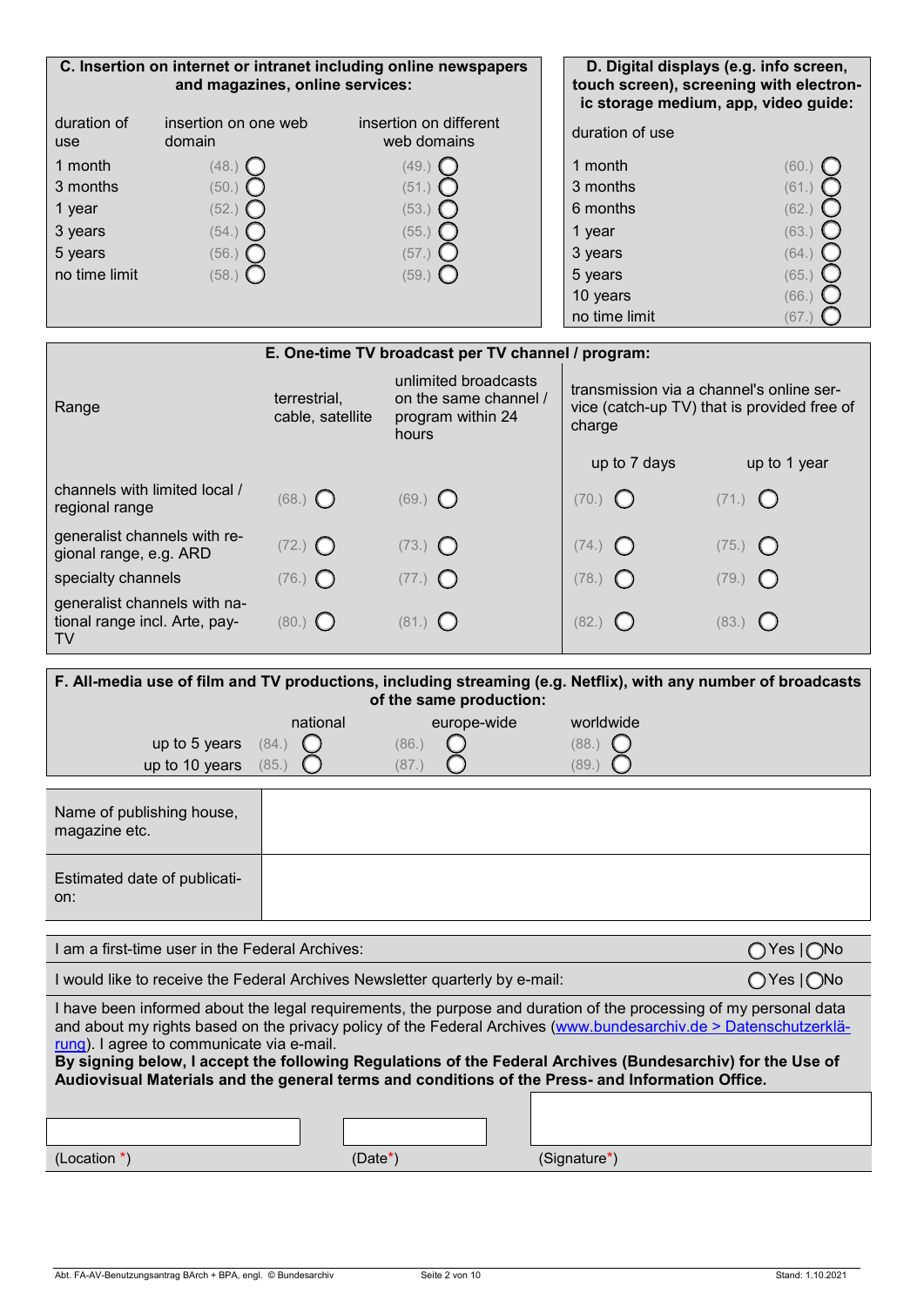# **Regulations of the Federal Archives (Bundesarchiv) for the Use of Audiovisual Materials (images, films, sounds)**

# **1. General Provisions**

The use of audiovisual materials (=AV materials) of the Federal Archives is permitted under the following terms and conditions. The Federal Archives reserve the right to deviate from these terms and conditions. The user is responsible for providing the correct (billing-)address. If the invoice recipient does not comply with the obligation to pay, the Federal Archives have the right to claim users and invoice recipients as joint debtors.

### **2. Legal Basis**

For the use, the provisions of the Federal Archives Act (Bundesarchivgesetz (BArchG)), the Ordinance Governing the Use of Archival Documents at the Federal Archives (Bundesarchiv-Benutzungsverordnung (BArchBV)) and the Special Cost Regulation of the Federal Government Commissioner for Culture and the Media (BKMBGebV) apply in their respective valid versions. These can be found on the website of the Federal Archives: [www.bundesarchiv.de/bundesarchiv/rechtsgrundlagen/index.html.de](http://www.bundesarchiv.de/bundesarchiv/rechtsgrundlagen/index.html.de) 

In addition, the legal provisions on copyright and personal rights shall apply as amended.

# **3. Request for Use**

The use of AV materials of the Federal Archives requires the granting of a written Request for Use. It is to be filled in completely.

### **4. Access to and Reproduction of AV Materials**

The user may view or listen to AV materials in the Federal Archives, unless this conflicts with conservational or other reasons according to § 13 BArchG.

AV reproductions are intended for preview and are only provided in a quality that is not suitable for publication (xerocopy, PDF document or digital files in low resolution).

Reproductions made available for preview remain property of the Federal Archives and must be returned within eight weeks of receipt; copying is not allowed. Digital AV materials must be deleted after being used for the approved purpose.

For publication purposes, the user is provided with copies/digital copies that can be used specifically for this purpose. The costs of the provision are governed by the Special Cost Regulation (BKMBGebV).

If the Federal Archives do not hold a usable copy of an AV material, it shall be produced - if possible - at the expense of the user. The property belongs to the Federal Archives.

The AV material is made available to the user for the approved purpose only (e.g. release in one publication, in one language or in one broadcast). Any further use requires the prior written permission of the Federal Archives. The user is obliged to provide complete information about the particular use.

Without prior written permission of the Federal Archives, AV materials must not be saved, reproduced, archived, duplicated, copied, modified or used in any other way. Passing on to third parties is only allowed with the prior written approval of the Federal Archives.

For legal reasons, making AV materials (including excerpts) from the Federal Archives available to the public on the internet especially in social media or networks (such as Facebook, Twitter, YouTube, Instagram) must be applied for separately in written form:

[https://www.bundesarchiv.de/DE/Content/Downloads/Rechtliches/antrag-nutzung-im-internet.pdf.](https://www.bundesarchiv.de/DE/Content/Downloads/Rechtliches/antrag-nutzung-im-internet.pdf)

Copies usable for video, film and television productions are subject to charges according to  $\S 2$  (1) of the Special Cost Regulation (BKMBGebV) even if the provided copies are not used in the production (film, video etc.).

# **5. Protection of Copyright and Rights of Third Parties**

The Federal Archives shall endeavor to clarify and document the rights of third parties in the respective AV material with regard to its origin, originator and existing rights when making the materials accessible, as long as this information can be ascertained with reasonable effort. The information provided by the Federal Archives is conditional on possible changes occurring in the meantime. Therefore, the user is responsible to preserve the rights of third parties, especially for obtaining permission to publish from the holder of the rights.

If third parties' copyrights and/or rights of use in individual AV materials are known, usable copies will only be made available under the condition that the user must obtain permission for publication directly from the holder of the rights. If the address of the right holder is known to the Federal Archives, it shall be provided, unless this conflicts with regulations on data protection.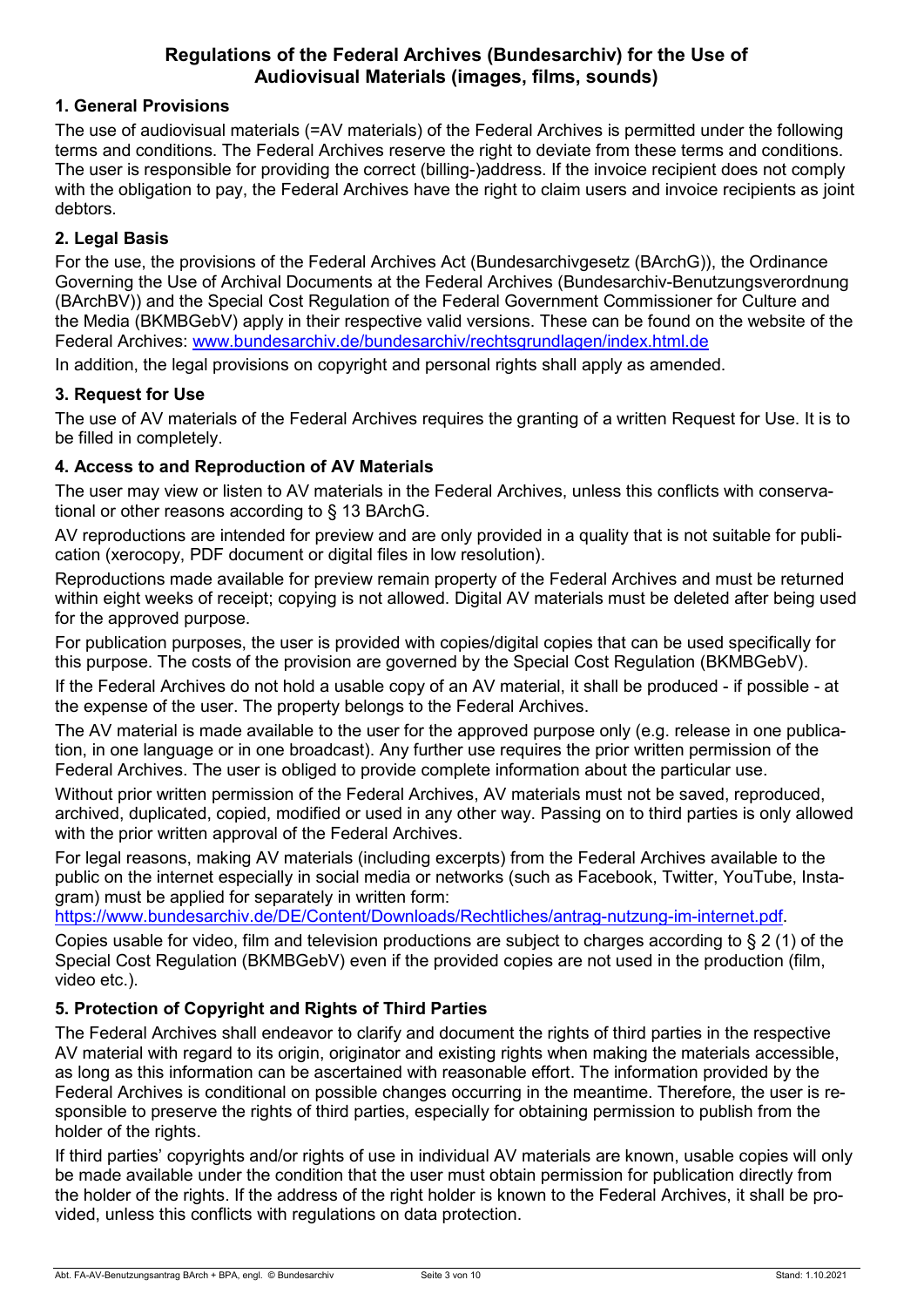For preserving any other rights (e.g. ancillary copyrights or personal rights) the user is generally responsible.

# **6. Attribution**

When publishing AV material of the Federal Archives, the user is obliged to state the complete reference number of the AV materials and - if known - the names of the originators directly attributed to the AV material or in a separate list of references in the publication. The following pattern has to be used: Federal Archives, reference number / name of the originator or right holder; for films the title of the film shall be specified.

*Examples*:

• Bundesarchiv, Bild 183-1989-1109-030 / photographer: Thomas Lehmann *or* 

BArch, Bild 183-1989-1109-030 / Thomas Lehmann

- Die März-Revolten in Berlin, Bundesarchiv, Film: BSP 11407-1 / Bundesrepublik Deutschland
- Berliner Ballade, Bundesarchiv, Film: K-242478-1 / Günter-Neumann-Stiftung

### **7. Liability**

The user shall be liable for the use of AV materials according to these Regulations as well as for all claims resulting from the use. If a usage object is provided, the user shall also be liable for its intact and timely return. The user shall bear the risk of transport. In the event of damage, loss or deterioration of the usage object, the user shall pay compensation to the Federal Archives.

### **8. Notification of defects**

The user shall immediately, at the latest four weeks after receipt of a delivery, notify the Federal Archives of any complaints concerning the content and scope of the AV material supplied or the technical quality of the reproductions.

### **9. Deposit copy**

The user has to provide a deposit copy of any publication in print or on electronic storage media that has been produced using AV material from the Federal Archives on his own accord and free of charge. The number of the used AV materials and the size of the print run have to be stated.

### **10. Costs**

Costs (fees and expenses) for the use and reproduction of AV materials of the Federal Archives are charged in accordance with the current version of the Special Cost Regulation (BKMBGebV). The publication fees are based on the rates valid at the time of publication. Depending on the particular right holder, license costs of third parties may be added.

### **11. Penalties for Violations**

Disregarding these conditions may exclude the user from further use. The Federal Archives reserve the right to take further steps in accordance with civil or criminal law against any unlawful use or unauthorised dissemination.

### **12. Applicable Law**

These Regulations are governed by the laws of the Federal Republic of Germany.

*These "Regulations" are originally written in German! In the event of any differences in meaning between the original German version and the English translation, the original German version ("Bedingungen des Bundesarchivs für die Nutzung audiovisueller Medien (Bilder, Filme, Töne)") takes precedence.*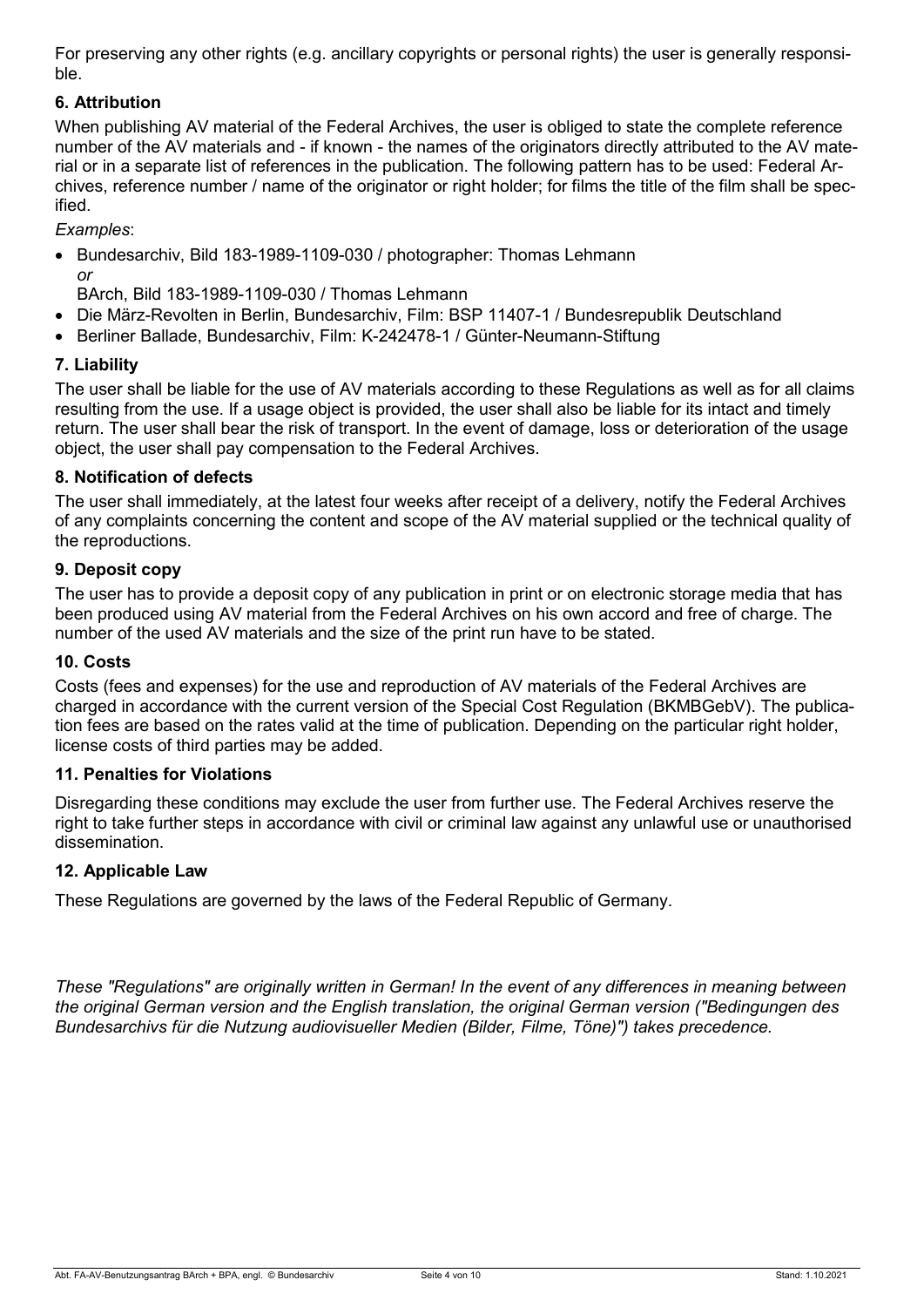### **Liefer- und Geschäftsbedingungen für Lieferungen von Bildmaterial und Einräumung von Nutzungsrechten der Bundesbildstelle des Presse- und Informationsamtes der Bundesregierung (Ref. 403-Bundesbildstelle)**

# **A. Allgemeines**

1. Alle Angebote, Lieferungen und die Einräumung von Nutzungsrechten erfolgen ausschließlich freibleibend und nicht exklusiv zu den nachstehenden Geschäftsbedingungen. Die Geschäftsbedingungen gelten unabhängig von der technischen Form, in der das Bildmaterial vorliegt bzw. übermittelt wurde.

2. Abweichende Geschäftsbedingungen des Bestellers gelten nur bei schriftlicher, ausdrücklicher Bestätigung durch die Bundesbildstelle. Geschäftsbedingungen des Bestellers, auf die in Bestellformularen, Lieferbestätigungen o. ä. oder in eigenen Dateien, Rechnern, im Internet oder entsprechenden Medien verwiesen wird, wird hiermit widersprochen. Sowohl für den Fall der Lieferung und ggf. Nutzung analogen Bildmaterials als auch den Fall der Übermittlung und ggf. Nutzung elektronisch übermittelter Bilddaten kommt ein Vertragsverhältnis nur auf der Grundlage dieser Allgemeinen Geschäftsbedingungen zustande, andernfalls darf das übermittelte Bildmaterial bzw. dürfen die übermittelten Bilddaten nicht genutzt werden.

3. Eine Ablehnung unserer Lieferbedingungen erlangt (bei analogem Bildmaterial) nur durch Rücksendung des gelieferten Bildmaterials innerhalb von drei Werktagen ab Zugang des Bildmaterials beim Besteller und (bei digitalem Bildmaterial) durch Löschung des Materials und diesbezügliche schriftliche Bestätigung gegenüber der Bundesbildstelle Gültigkeit.

4. Der Besteller hat das gelieferte Bildmaterial sofort nach der Lieferung auf Mängel technischer oder inhaltlicher Art zu prüfen. Reklamationen, die (bei analogem Bildmaterial) den Inhalt der Sendung betreffen, sind innerhalb von zwei Werktagen nach Zugang des Bildmaterials beim Besteller telefonisch und binnen weiterer drei Werktage in schriftlicher Form mitzuteilen, Ist der Besteller nicht Kaufmann beträgt die Frist zwei Wochen. Reklamationen (auch betreffend digitales Bildmaterial) hinsichtlich technischer oder sonstiger verdeckter Mängel sind. binnen zehn Werktagen ab Entdeckung in schriftlicher Form mitzuteilen, es sei denn der Besteller ist nicht Kaufmann. Bei unterlassener derartiger Reklamation ist eine Haftung unsererseits für eventuell bereits entstandene oder entstehende Kosten/Schäden ausgeschlossen.

5. Der Besteller hat bei der Bestellung, spätestens jedoch vor der technischen Nutzung der Bilder, Art, Umfang und Sprachraum der beabsichtigten Verwertung, Vervielfältigung, Verbreitung, Veröffentlichung oder sonstige Nutzung (im folgenden kurz: Nutzung) anzugeben, im Falle der Werbung auch das Produkt. Die Nutzung des Materials ist erst gestattet, nachdem der geplanten Nutzung und dem mitgeteilten Verwendungszweck zugestimmt worden ist. "Low-Resolution-Material" aus der Bundesbildstelle-Website darf grundsätzlich nicht zur Veröffentlichung und Verbreitung genutzt werden. Eine Digitalisierung von analogem Material und die Weitergabe von digitalem Material im Wege der Datenfernübertragung oder auch Datenträgern ist nur zulässig, soweit dies für die Ausübung der dem Kunden eingeräumten Nutzungsrechte erforderlich ist.

Entsprechend den Angaben des Bestellers erklärt die Bundesbildstelle schriftlich ihr Einverständnis zur Nutzung des gelieferten Bildmaterials. Entsprechen die Angaben des Bestellers nicht der tatsächlichen Nutzungsart oder stimmt die tatsächliche Nutzung nicht mit den Angaben des Bestellers überein, gilt das Nutzungseinverständnis als nicht erteilt und ist die Bundesbildstelle von Schadensersatzansprüchen Dritter freigestellt; im Übrigen gelten für derartige Fälle die Regelungen des Abschnittes E dieser Allgemeinen Geschäftsbedingungen.

6. Geliefertes analoges Bildmaterial bleibt stets Eigentum der Bundesbildstelle. Es wird ausschließlich vorübergehend und zum Erwerb von Nutzungsrechten i.S.d. Urheberrechts zur Verfügung gestellt. Entsprechendes gilt für digitales Bildmaterial bzw. insoweit zur Verfügung gestellte Bilddaten.

7. Bildmaterial, an dem der Besteller keine Nutzungsrechte erwerben möchte bzw. erworben hat, ist bei analogen Bildmaterial innerhalb der auf dem Lieferschein genannten Frist zurückzugeben. Bei digitalem Bildmaterial sind die entsprechenden elektronischen Bilddaten im Falle des Nichterwerbs von Nutzungsrechten unverzüglich zu löschen.

8. Bei analogem Bildmaterial können Bearbeitungsgebühren und Versandkosten berechnet werden, die sich aus Art und Umfang des entstandenen Aufwandes ergeben. Mit der Bezahlung der Bearbeitungsgebühren erwirbt der Besteller weder Nutzungs- noch Eigentumsrechte.

9. Durch die Leistung von Schadensersatz und/oder Vertragsstrafe, welche nach diesen Bedingungen berechnet werden, erwirbt der Besteller weder Eigentum noch Nutzungsrechte am Bildmaterial.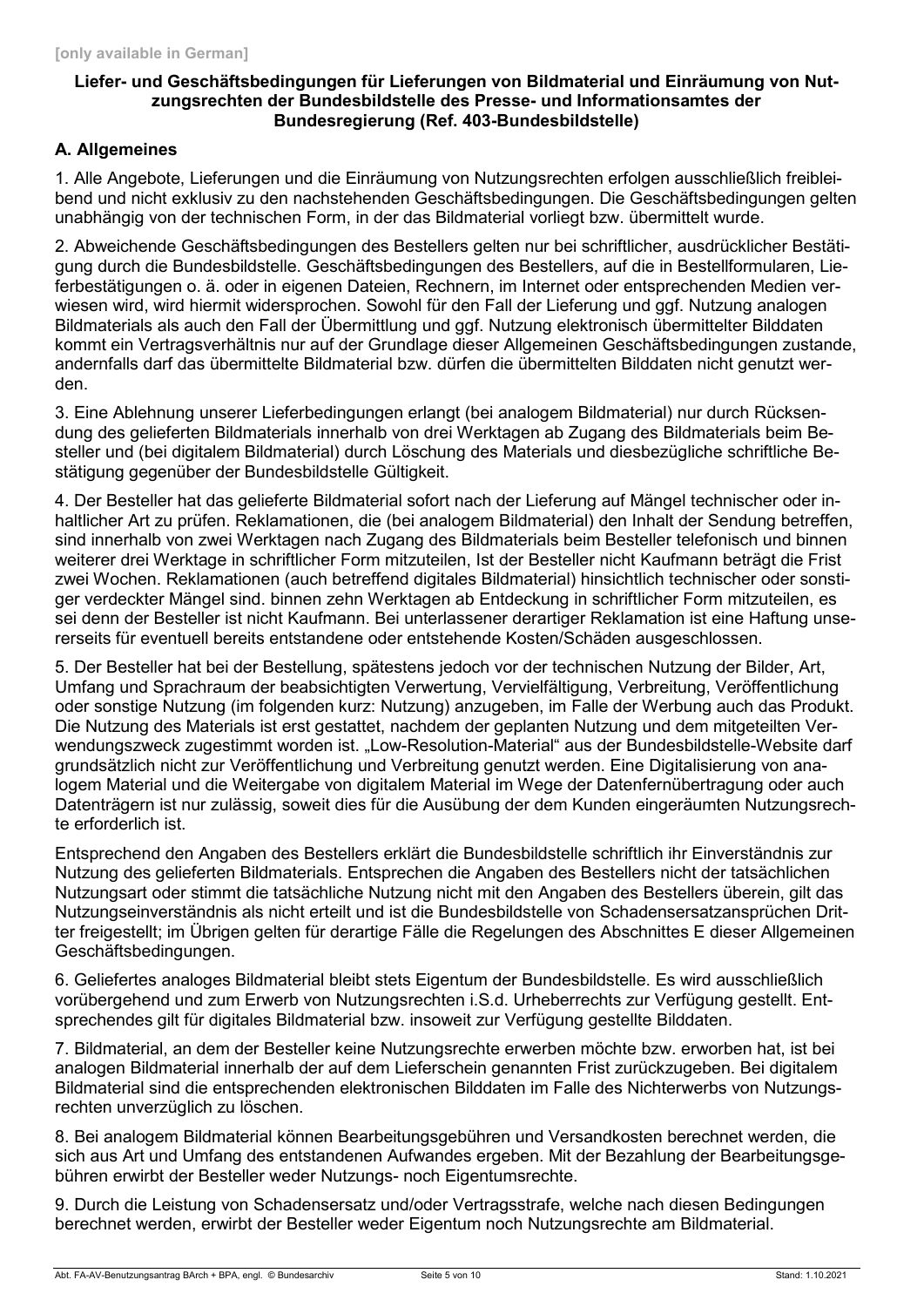# **B. Honorar und Nutzungsrecht**

1. Jede Nutzung des Bildmaterials der Bundesbildstelle ist honorarpflichtig. Dies gilt auch bei Nutzung eines Bildes als Vorlage für Zeichnungen, Karikaturen, nachgestellte Fotos, bei Nutzung für Layoutzwecke und Kundenpräsentationen sowie bei Nutzung von Bilddetails, die mittels Montagen, Fotocomposing, elektronischen Bildträgern oder ähnlichen Techniken Bestandteil eines neuen Bildes werden. Der Besteller haftet der Bundesbildstelle gegenüber bis zum unversehrten Eintreffen der Bilder, auch wenn die Fotos vom Besteller an Dritte weitergegeben werden. Dies gilt auch, wenn die Bilder auf Wunsch des Bestellers von der Bundesbildstelle an einen Dritten gesandt werden.

2. Honorare sind vor Nutzung zu vereinbaren. Sie richten sich nach Medium, Art und Umfang der Nutzung, die der Bundesbildstelle anzugeben sind. Erfolgt keine Honoraranfrage durch den Besteller oder keine sonstige Honorarvereinbarung, wird automatisch nach den jeweils geltenden Honorarsätzen der Bundesbildstelle berechnet; im Übrigen gelten für die Berechnung eines solchen Honorars bez. solcher Honorarsätze die "Bildhonorare der Mittelstandsgemeinschaft Foto-Marketing (MFM) – Übersicht der marktüblichen Vergütungen für Bildnutzungsrechte" in der jeweils gültigen Fassung für die zugrundeliegende Nutzung. Macht der Besteller keine genauen Angaben, ist die Bundesbildstelle berechtigt, ein Pauschalhonorar anzusetzen. Alle Honorarangaben in Angeboten, Preislisten und sonstigen Unterlagen verstehen sich inkl. Mehrwertsteuer.

3. Die Honorare gelten nur für die einmalige Nutzung für den angegebenen Zweck, Umfang und Sprachraum. Jede weitere Nutzung ist erneut honorarpflichtig und bedarf unserer vorherigen schriftlichen Zustimmung. Das gilt insbesondere für:

− jegliche Zweitnutzung oder Zweitveröffentlichung, insbesondere in Sammelbänden, produktbegleitenden Prospekten, bei Werbemaßnahmen oder bei sonstigen Nachdrucken und jegliche Bearbeitung, Änderung oder Umgestaltung des Bildmaterials,

− die Digitalisierung, Speicherung, Vervielfältigung oder Nutzung des Bildmaterials auf Datenträgern aller Art (z. B. magnetische, optische, magnetooptische oder elektronische Trägermedien wie CD-ROM, CDI, Disketten, Festplatten, Arbeitsspeicher, Mikrofilm etc.), soweit dieses nicht nur der technischen Verarbeitung des Bildmaterials dient,

− jegliche Aufnahme oder Wiedergabe der Bilddaten im Internet, Intranet oder in Online-Datenbanken oder in anderen elektronischen Archiven (auch soweit es sich um interne elektronische Archive des Kunden handelt).

− die Weitergabe des digitalisierten Bildmaterials im Wege der Datenfernübertragung oder auf Datenträgern, die zur öffentlichen Wiedergabe auf Bildschirmen oder zur Herstellung von Hardcopies geeignet sind. Im Falle unberechtigter Nutzung und/oder Weitergabe unseres Bildmaterials gilt die Vertragsstrafenregelung gemäß der Rubrik E. 1. dieser Allgemeinen Geschäftsbedingungen.

4. Wird ein bebildertes Objekt (wie z.B. ein Buch, eine CD-Hülle, ein Prospekt etc.) in einem neuen Medium abgebildet, so ist für das darauf erkennbare Fotomotiv erneut Honorar fällig, unabhängig von bereits honorierten Nutzungsrechten für das gleiche Bild im ursprünglichen Nutzungszusammenhang. Dies gilt insbesondere bei der Nutzung zu Werbezwecken. Der Verwender hat die Bundesbildstelle über den neuen Nutzungszweck zu informieren und sich die Zustimmung zur Nutzung vorher schriftlich erteilen zu lassen, andernfalls gilt insoweit auch die Vertragsstrafenregelung gemäß Rubrik E. 1. dieser Allgemeinen Geschäftsbedingungen.

5. Sobald der Besteller bekundet hat, dass er das gelieferte oder elektronisch übertragene Bildmaterial ganz oder teilweise nutzen will, ist die Bundesbildstelle berechtigt, ihm die Einräumung von Nutzungsrechten in Rechnung zu stellen, auch wenn die Veröffentlichung oder sonstige Nutzung noch nicht erfolgte.

6. Zur Entscheidung über den Erwerb von Nutzungsrechten übersandtes Bildmaterial (Auswahlsendung) wird längstens innerhalb der auf dem Lieferschein genannten Frist zur Verfügung gestellt. Ausnahmen müssen im Einzelfall vereinbart werden (s. unter E 3).

7. Falls die vorgesehene Nutzung nicht erfolgt, kann ein bereits gezahltes Honorar nicht zurückerstattet/zurückverlangt werden.

8. Honorarzahlungen sind mit dem Zusatz "Bildhonorar Bundesbildstelle" und unter Angabe des verwendeten Bildmaterials und des Mediums, für das es genutzt wurde, auf eines der angegebenen Konten der Bundeskasse zu leisten.

# **C. Verfügungsbeschränkung, Haftung, Verwertungs- und Urheberrechte**

1. Alle analogen Bildvorlagen sind wie Originale zu behandeln. Grundsätzlich wird nur das Nutzungsrecht am fotografischen Urheberrecht übertragen. Das gilt insbesondere für Bildvorlagen, die vom Bildinhalt her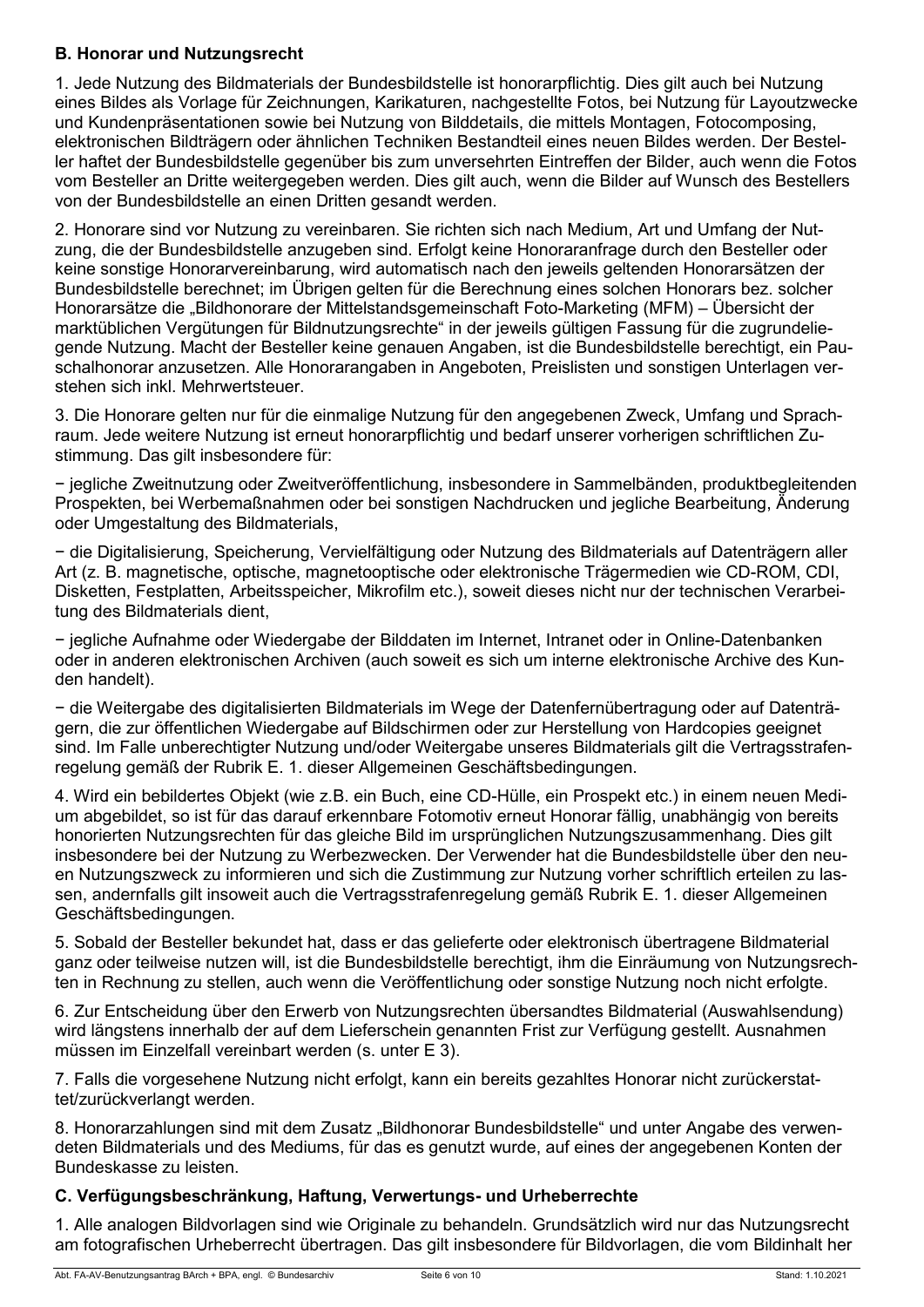einem weiteren Urheberschutz unterliegen (z.B. Werke der bildenden und darstellenden Kunst). Die Ablösung der weiteren Urheberrechte sowie die Erwirkung von Veröffentlichungsgenehmigungen bei Sammlungen, Museen usw. obliegt dem Verwender. Bildmaterial wird von der Bundesbildstelle nur zur vertragsgemäßen Nutzung zur Verfügung gestellt und ist nach erfolgter Nutzung sofort in der gelieferten Form zurückzugeben. Digitales Bildmaterial ist nach erfolgter Nutzung zu löschen. Die vertraglich eingeräumten Rechte gelten nur für die einmalige Nutzung im vereinbarten Umfang. Wiederholungen oder sonstige Ausweitungen der ursprünglichen Nutzungsrechte sind nur mit unserer vorherigen schriftlichen Zustimmung erlaubt.

2. Eine Veränderung des urheberrechtlich geschützten Werkes (Fotos) durch Abzeichnung, Nachfotografieren, Fotocomposing oder elektronische Hilfsmittel ist nicht gestattet. Ausnahmen bedürfen einer gesonderten Vereinbarung. Tendenzfremde Nutzung und Verfälschungen / Veränderungen in Bild und Wort sowie Nutzungen, die zur Herabwürdigung abgebildeter Personen führen können, sind unzulässig und machen den Verwender schadenersatzpflichtig; ferner hat der Verwender in einem solchen Fall die Bundesbildstelle von jeglicher Inanspruchnahme der verletzten Personen und/oder Dritter freizuhalten.

3. Die Weitergabe des Bildmaterials, die Übertragung der eingeräumten Nutzungsrechte oder die Weitergabe von Nachdruckrechten oder vorelektronisch übertragenen Bilddaten an Dritte ist nicht gestattet. Ebenso sind Dia-Duplizierungen und die Fertigung von Internegativen, Reproduktionen und Vergrößerungen für Archivzwecke des Bestellers sowie die Speicherung elektronischer Bilddaten und/oder die Weitergabe derselben an Dritte nicht gestattet. Sonderfälle bedürfen unserer schriftlichen Genehmigung. Der Besteller ist verpflichtet, uns Auskunft zu erteilen, ob und in welchem Umfang er ggf. dennoch dupliziert, Bilddaten gespeichert oder sonst Vorlagen für eigene Archivzwecke gefertigt hat.

4. Der Verwender ist zur Beachtung der publizistischen Grundsätze des Deutschen Presserates (Pressecodex) verpflichtet. Der Verwender bzw. Besteller trägt die Verantwortung für die Betextung. Der Verwender hat das Persönlichkeitsrecht der abgebildeten Personen zu achten. Er ist verpflichtet vor der Veröffentlichung eine entsprechende Freigabe einzuholen. Für eine Verletzung des allgemeinen Persönlichkeitsrechtes abgebildeter Personen oder des Urheberrechtes des Bildautoren durch eine abredewidrige oder sinnentstellende Nutzung in Bild und Text haftet der Besteller bzw. der Verwender. Bei Verletzung solcher Rechte ist allein der Besteller etwaigen Dritten gegenüber schadenersatzpflichtig und stellt die Bundesbildstelle hiermit von etwaigen Ansprüchen Dritter frei.

5. Die Veröffentlichung von Abbildungen bekannter Persönlichkeiten kann nur mit deren Namen und nur redaktionell erfolgen; etwaige entgegenstehende berechtigte Interessen des oder der Abgebildeten im Sinne des § 23 Abs. 2 Kunsturhebergesetz (KUG) sind vom Verwender zu beachten.

6. Die Bundesbildstelle behält sich die Übertragung von Zweitrechten an Verwertungsgesellschaften ausdrücklich vor und erkennt Klauseln, nach denen mit der Annahme eines Honorars die Wahrnehmung weiterer Rechte ausgeschlossen sein sollte, nicht an; Ausnahme sind Fälle, in denen dem Besteller / Verwender an bzw. für das überlassene Bildmaterial ausschließliche Nutzungsrechte eingeräumt worden sind.

7. Das Versandrisiko für die Rücksendung analogen Bildmaterials trägt aufgrund des zugrundeliegenden Leih- bzw. leihähnlichen Rechtsverhältnisses der Rücksender. Kosten und Gefahr vollständiger und ordnungsgemäßer Rücksendung sowie für unsachgemäße oder mangelhafte Verpackung liegen beim Besteller und verpflichten diesen bei Verlust oder Beschädigung zu Schadenersatz, auch wenn die Rücksendung an die Bundesbildstelle durch beauftragte Dritte des Bestellers vorgenommen wird (§ 278 BGB); bzgl. des in einem solchen Schadensfall zu leistenden Schadensersatzes gilt die Regelung der Rubrik E. Als unvollständig werden auch das Fehlen von Bildmasken und Beschriftungen betrachtet, etwaige Verwaltungskosten unsererseits gehen zu Lasten des Bestellers.

# **D. Urheberrecht/Belegexemplar**

1. Die Bundesbildstelle verlangt unter Hinweis auf § 13 UrhG ausdrücklich die Erbringung sowohl eines Agentur- und Urhebervermerks und zwar in einer Weise, dass kein Zweifel an der Zuordnung zum jeweiligen Bild bestehen kann. Sammelbildnachweise reichen in diesem Sinne nur aus, sofern sich aus diesen ebenfalls die zweifelsfreie Zuordnung zum jeweiligen Bild vornehmen lässt. Der Verwender hat die Bundesbildstelle von aus der Unterlassung der Urhebervermerke resultierenden Ansprüchen Dritter freizustellen. Für die Anbringung der Bildnachweise wird um folgende Kennzeichnung gebeten:

Bei einem Einzelbildnachweis für Fotos der offiziellen FotografInnen (unmittelbar an Fotos oder im Impressum des Werks)

a) Print: "Bundesregierung / Faßbender" oder "Bundesregierung / Bienert" usw.

b) Online: "REGIERUNGonline/Bergmann" oder "REGIERUNGonline/Kühler" usw.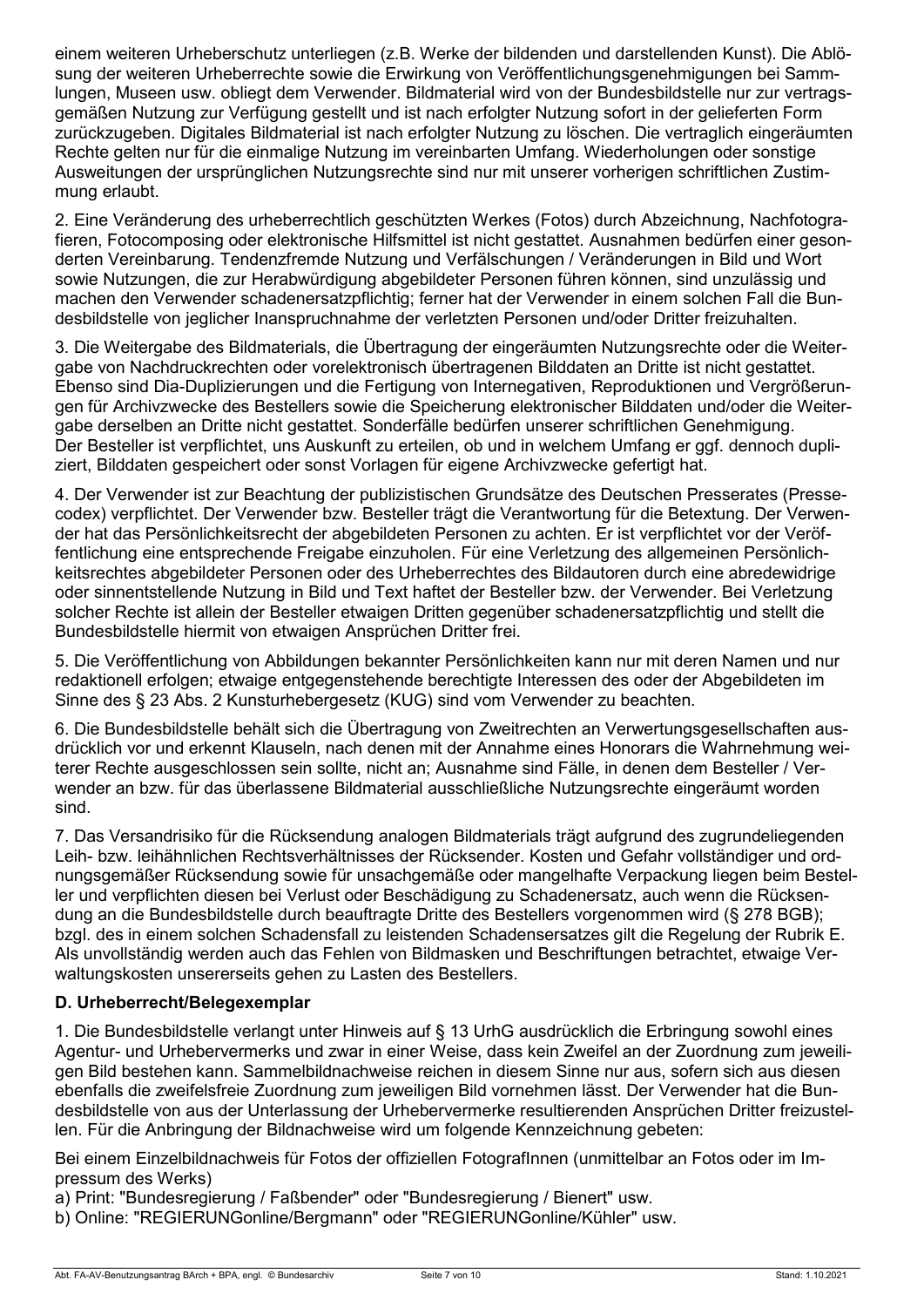Bei zusammenfassenden Bildnachweisen (im Impressum) "Presse- und Informationsamt der Bundesregierung".

2. Ziffer 1 gilt ausdrücklich auch für Werbung, Einblendungen in Fernsehsendungen und Filmen oder anderen Medien, falls keine ausdrückliche Sondervereinbarung getroffen wurde.

3. Soweit vorstehend nicht besonders aufgeführt, unterliegt jegliche Nutzung den Bestimmungen des deutschen Urheberrechtsgesetzes.

4. Von jeder Veröffentlichung im Druck ist ein vollständiges Belegexemplar unverzüglich und kostenlos an die Bundesbildstelle zu schicken.

# **E. Vertragsstrafe/pauschalierter Schadensersatz (vgl. ergänzend Anhang zu E.)**

1. Bei unberechtigter Nutzung, Entstellung oder Weitergabe unseres Bildmaterials, unberechtigter Weitergabe von Nachdruckrechten oder unberechtigter Übertragung von eingeräumten Nutzungsrechten an Dritte sowie unberechtigter Fertigung von Diaduplizierungen und Internegativen, Reproduktionen und Vergrößerungen sowie der Fertigung von Kopien digitaler Datensätze oder analoger Darstellung der in den Datensätzen enthaltenen Bildinhalte für Archivzwecke des Bestellers sowie Weitergabe derselben an Dritte (vgl. C1, 2 und 3) und für den Fall, dass der Kunde eine nach diesem Vertrag vorzunehmende Löschung von Daten unterlassen hat, wird vorbehaltlich der Geltendmachung von Schadensersatzansprüchen ein Mindesthonorar in Höhe des Fünffachen des üblichen Nutzungshonorars fällig.

2. Unterbleibt der Urheber- und/oder Agenturvermerk, so hat die Bundesbildstelle Anspruch auf einen Zuschlag in Höhe von – ggf. jeweils - 100 % zum jeweiligen Nutzungshonorar zzgl. evtl. Verwaltungskosten.

3. Für beschädigte oder nicht zurückgegebene analoge Bildvorlagen ist Schadensersatz zu leisten gem. Staffelung im Anhang zu E. Ziffer 2. Die jeweiligen Beträge der Staffelung pro analogem Bild gelten als vereinbart, ohne dass die Bundesbildstelle die Höhe des Schadens im einzelnen nachzuweisen hat. Die Beträge errechnen sich aus dem Wegfall weiterer Nutzungsmöglichkeiten.

Dem Besteller bleibt es vorbehalten, im Einzelfall einen etwaigen geringeren Schaden nachzuweisen, ebenso bleiben der Bundesbildstelle weitergehende Schadensersatzansprüche und Blockierungskosten (bis zur Höhe des Schadensersatzes für den Fall des Verlustes/Zerstörung) vorbehalten. Vom Schadenersatzpflichtigen für beschädigte oder verlorene Bildvorlagen angebotene Ersatzduplikate oder aufgrund gescannter Bildvorlagen oder gespeicherter elektronischer Bilddaten anderweitig produzierte Ersatz-Fotografien werden nicht akzeptiert.

4. Werden als verloren gemeldete und berechnete analoge Bildvorlagen innerhalb eines Jahres nach Lieferung aufgefunden und zurückgegeben, so vergütet die Bundesbildstelle ein Drittel des geleisteten Schadensersatzes.

# **F. Widerrufsrecht bei Privater Nutzung (Verträge mit Verbrauchern)**

### Widerruf bei der Bestellung von digitalem Bildmaterial

Der Besteller digitalen Bildmaterials stimmt hiermit ausdrücklich zu, dass das BPA vor Ablauf der Widerrufsfrist mit der Ausführung des Vertrages beginnt und bestätigt seine Kenntnis davon, dass er durch diese Zustimmung mit Beginn der Ausführung des Vertrages (mit Download des Bildmateriales) sein Widerrufsrecht verliert.

### **Widerrufsbelehrung**

### **• Widerrufsrecht**

Sie haben das Recht, binnen vierzehn Tagen ohne Angabe von Gründen diesen Vertrag zu widerrufen. Die Widerrufsfrist beträgt vierzehn Tage ab dem Tag an dem Sie oder ein von Ihnen benannter Dritter, der nicht der Beförderer ist, die Waren in Besitz genommen haben bzw. hat.

Um Ihr Widerrufsrecht auszuüben, müssen Sie uns (Presse- und Informationsamt der Bundesregierung, Referat 403 - Bundesbildstelle -, Dorotheenstr. 84, D-10117 Berlin, Email: bilderdienst@bpa.bund.de, Telefax: ++49 (0)30/18-272-2305) mittels einer eindeutigen Erklärung (z.B. ein mit der Post versandter Brief, Telefax oder E-Mail) über Ihren Entschluss, diesen Vertrag zu widerrufen, informieren. Sie können dafür das beigefügte Muster-Widerrufsformular verwenden, das jedoch nicht vorgeschrieben ist. Zur Wahrung der Widerrufsfrist reicht es aus, dass Sie die Mitteilung über die Ausübung des Widerrufsrechts vor Ablauf der Widerrufsfrist absenden.

### **• Folgen des Widerrufs**

Wenn Sie diesen Vertrag widerrufen, haben wir Ihnen alle Zahlungen, die wir von Ihnen erhalten haben, einschließlich der Lieferkosten (mit Ausnahme der zusätzlichen Kosten, die sich daraus ergeben, dass Sie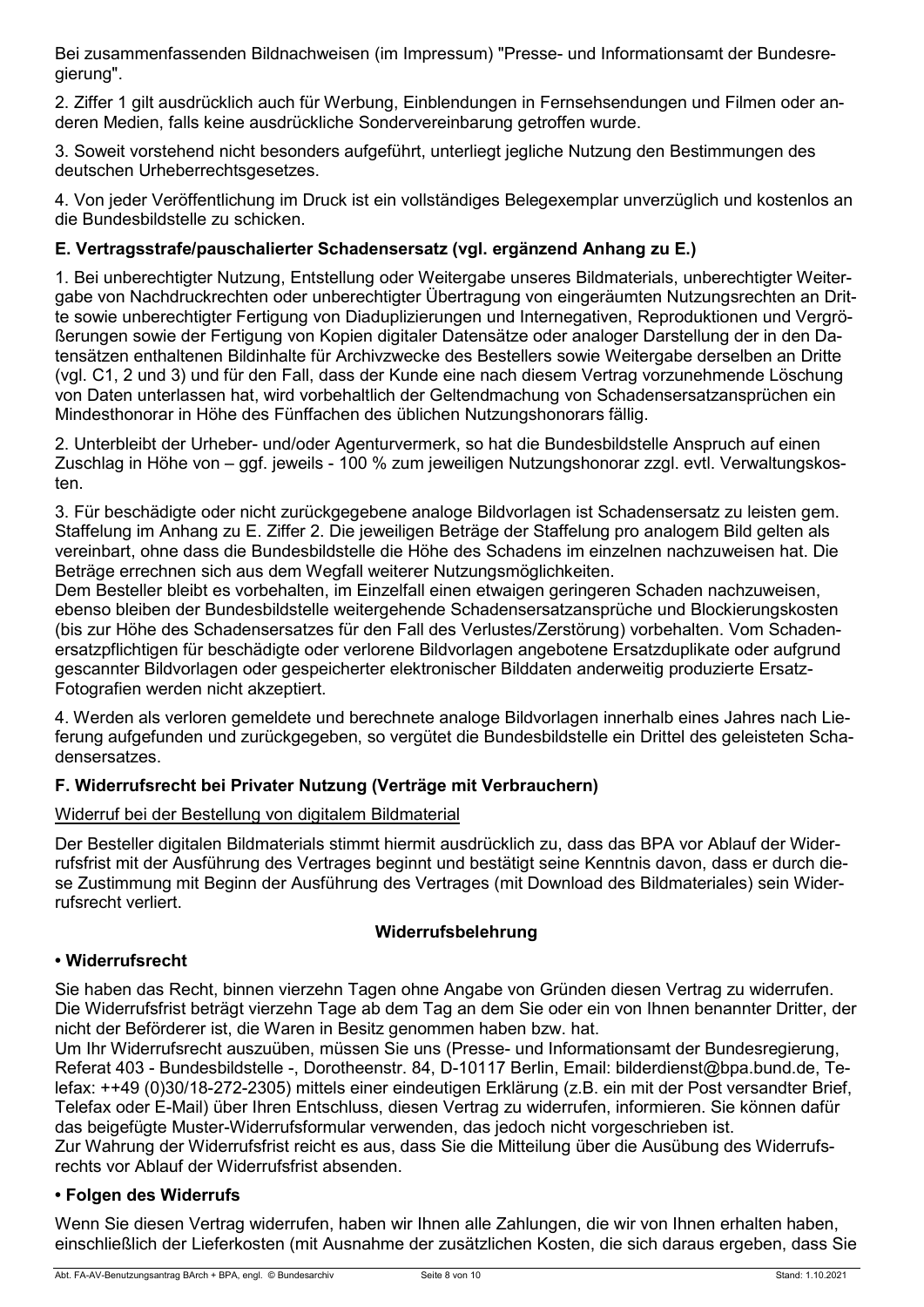eine andere Art der Lieferung als die von uns angebotene, günstigste Standardlieferung gewählt haben), unverzüglich und spätestens binnen vierzehn Tagen ab dem Tag zurückzuzahlen, an dem die Mitteilung über Ihren Widerruf dieses Vertrags bei uns eingegangen ist. Für diese Rückzahlung verwenden wir dasselbe Zahlungsmittel, das Sie bei der ursprünglichen Transaktion eingesetzt haben, es sei denn, mit Ihnen wurde ausdrücklich etwas anderes vereinbart; in keinem Fall werden Ihnen wegen dieser Rückzahlung Entgelte berechnet. Wir können die Rückzahlung verweigern, bis wir die Waren wieder zurückerhalten haben oder bis Sie den Nachweis erbracht haben, dass Sie die Waren zurückgesandt haben, je nachdem, welches der frühere Zeitpunkt ist. Sie tragen die unmittelbaren Kosten der Rücksendung der Waren. Sie müssen für einen etwaigen Wertverlust der Waren nur aufkommen, wenn dieser Wertverlust auf einen zur Prüfung der Beschaffenheit, Eigenschaften und Funktionsweise der Waren nicht notwendigen Umgang mit ihnen zurückzuführen ist.

# **Muster-Widerrufsformular**

(Wenn Sie den Vertrag widerrufen wollen, dann füllen Sie bitte dieses Formular aus und senden Sie es zurück.)

- An Presse- und Informationsamt der Bundesregierung, Referat 403 - Bundesbildstelle -, Dorotheenstr. 84, D-10117 Berlin,

Email: bilderdienst@bpa.bund.de, Telefax: ++49 (0)30/18-272-2305:

- Hiermit widerrufe(n) ich/wir (\*) den von mir/uns (\*) abgeschlossenen Vertrag über den Kauf der folgenden Waren (\*) / die Erbringung der folgenden Dienstleistung (\*)

- Bestellt am (\*) / erhalten am (\*)

- Name des/der Verbraucher(s)
- Anschrift des/der Verbraucher(s)
- Unterschrift des/der Verbraucher(s) (nur bei Mitteilung auf Papier)
- Datum

### (\*) Unzutreffendes streichen.

*G. Zahlungsbedingungen/Gerichtsstand/Sonstiges*

1. Rechnungen sind stets innerhalb 30 Tagen zahlbar.

2. Steuersätze:

 $\overline{\phantom{a}}$  , where  $\overline{\phantom{a}}$ 

- Für den Verkauf einzelner Bilder an Privatpersonen i.H.v. z.Zt. 19 %,
- Für die Übertragung von Rechten, die sich aus einem Urheberrechtsgesetz ergeben, der ermäßigte Steuersatz i.H.v. z.Zt. 7 %.

3. USt-ID: DE 122 118 938 (Umsatzsteuer-Identifikationsnummer)

4. Soweit der Besteller ein Verbraucher ist, kann ein Streitbeilegungsverfahren vor einer Verbraucherschlichtungsstelle geführt werden. Zuständig hierfür ist die Allgemeine Verbraucherschlichtungsstelle des Zentrums für Schlichtung e.V., Straßburgerstr. 8, 77694 Kehl; www.verbraucher-schlichtung.de.

5. Gerichtsstand und Erfüllungsort ist für beide Teile, soweit der Besteller Vollkaufmann ist, ausschließlich Berlin.

6. Es gilt deutsches Recht als vereinbart, und zwar auch bei Lieferungen ins Ausland.

7. Sollte eine Bestimmung dieser Lieferungs- und Geschäftsbedingungen nichtig sein, so wird die Gültigkeit der übrigen Bestimmungen davon nicht berührt. Die Parteien verpflichten sich, die ungültige Bestimmung durch eine sinnentsprechende wirksame Bestimmung zu ersetzen, die der angestrebten Regelung wirtschaftlich und rechtlich am nächsten kommt.

### **H. Datenschutz**

Wir verarbeiten personenbezogene Daten zur Bestellabwicklung und leiten die für diesen Zweck erforderlichen Daten ggf. an Dienstleister weiter.

Weitere Informationen zum Datenschutz: [https://www.bundesregierung.de/breg-de/service/datenschutzhinweis?view=](https://www.bundesregierung.de/breg-de/service/datenschutzhinweis?view)